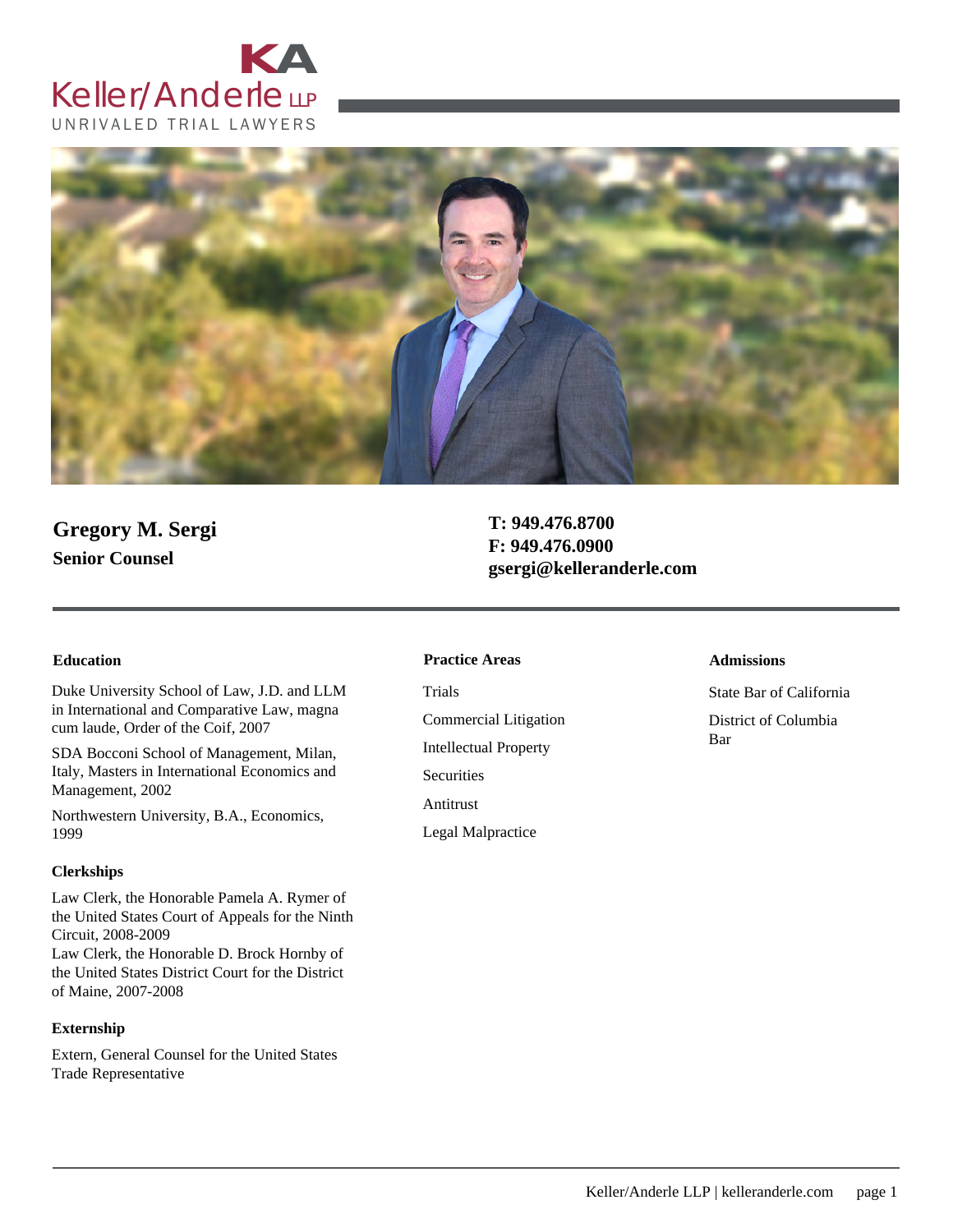### **Experience**

Gregory M. Sergi is an experienced litigator whose practice focuses on complex civil litigation in federal and state courts. He was named by Southern California *Super Lawyers* as a "Rising Star" in antitrust litigation for each year from 2014 to 2018. Greg has litigated cases in trial and appellate courts across the country. He has handled a wide variety of matters, including cases involving antitrust, class action, constitutional, consumer protection, contract, legal malpractice, tort, trademark, trusts-and-estates, and unfair competition issues. He has won dismissal of claims in antitrust, securities, and trusts-and-estates cases. He has successfully defeated motions for class certification. He has successfully brought and defended against motions to exclude expert testimony. And he has prevailed in preliminary injunction proceedings.

Greg's clients have included companies in the aviation, entertainment, financial services, legal, online retail, pharmaceutical, and shipping industries.

Most recently, Greg was part of Keller/Anderle's team representing CashCall, Inc. in a landmark legal malpractice case (seeking nearly \$1 billion in damages ) against a major international law firm. The case settled on the eve of trial after CashCall successfully defeated defendants' motions to exclude CashCall's damages expert, to apply judicial estoppel, and for a choice-of-law determination.

Greg received his J.D. and LLM in International and Comparative Law from Duke University School of Law, where he graduated *magna cum laude* and Order of the Coif. During law school, he was an articles editor for the journal Law and Contemporary Problems. He received his BA in economics from Northwestern University.

Following law school, Greg was a law clerk for the Honorable D. Brock Hornby of the United States District Court for the District of Maine and for the Honorable Pamela A. Rymer of the United States Court of Appeals for the Ninth Circuit. Before joining Keller Anderle in 2019, Mr. Sergi was an attorney with Munger, Tolles & Olson in Los Angeles and with Cleary Gottlieb in Washington, D.C.

### **Honors & Awards**

- *● Los Angeles Magazine,* Southern California Super Lawyers®, Antitrust Litigation (2022)
- *● Los Angeles Magazine,* Southern California Super Lawyers, Rising Star in Antitrust Litigation (2014-2018)
- *●* Order of the Coif

### **Representative Matters**

*●* Representing BNSF, Union Pacific, CSX and Norfolk Southern railways as part of a national trial team against conspiracy allegations involving a fuel surcharge.

*●* Represented CashCall, Inc. (an Orange County-based consumer financial company) in a landmark legal malpractice case seeking nearly \$1 billion in damages against a major international law firm. *The case settled on the eve of trial.*

*●* Successfully obtained dismissal of claims asserted in California Superior Court against a national law firm involving the administration of a multi-billion dollar estate *(currently on appeal).*

*●* Represented a prominent online retailer in federal district court and the court of appeals in successfully defeating a challenge by three large medical device companies to the constitutionality of a state's pricing and distribution regulations under the dormant Commerce Clause.

*●* Represented a pharmaceutical company in defending against antitrust, unfair competition, consumer protection, and unjust enrichment claims, including successfully opposing motions for class certification by two different proposed classes.

*●* Represented an aviation company in obtaining dismissal of antitrust and tort claims challenging exclusivity provisions with an aircraft manufacturer.

*●* Represented a private equity firm in obtaining a preliminary injunction in federal district court to enforce "change in control" provisions of a joint venture agreement.

*●* Represented a large financial institution in successfully obtaining the dismissal of securities claims relating to the acquisition of a major provider of residential mortgages.

*●* Represented an online retailer in administrative proceedings, including trial, brought by the Federal Trade Commission relating to trademark litigation settlement agreements that allegedly restrained keyword advertising on Internet search engines.

*●* Represented a large pharmaceutical company in a nationwide MDL in the defense of antitrust, unfair competition, consumer protection, and unjust enrichment claims challenging an alleged "reverse-payment" settlement of prior patent litigation.